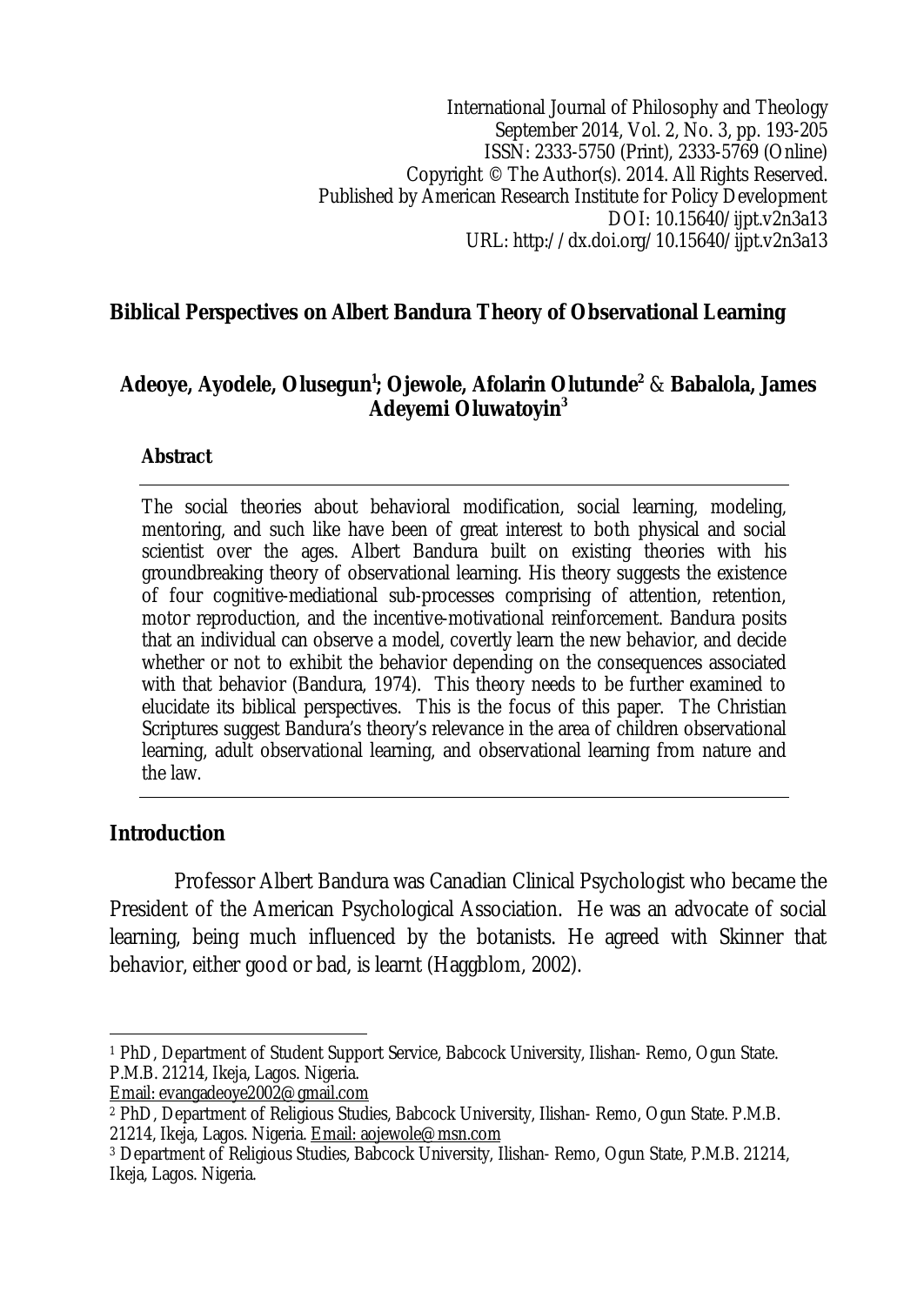### 194 International Journal of Philosophy and Theology, Vol. 2(3), September 2014

The child, Bandura claims, has the ability of imitating a behavior even when no reward or reinforcement is attached. Much learning takes place by imitation or modeling. He shares the view that principles are sufficient to explain and predict behaviour and behaviour change (Benight & Bandura, 2004).

Bandura took the lead in proposing the stimulus Response Psychologists. He describes his theory in this way. Social Learning theory explains human behaviour in terms of continuous reciprocal interaction between cognitive behavior and environmental determinants. Within the process of reciprocal determinants there is the opportunity for people to influence their destiny as well the limits of selfdirection. This conception of human functioning then neither costs people into the role of powerless objects controlled by environment forces nor free agents who can become whatever they choose. Both people and their environments are reciprocal determinants of each other (Bandura, 2006).

This paper is thus poised to expose the biblical perspectives on Bandura view of observational behavior. It proceeds by enumerating the major contours of this theory and then turns to the pages of the Christian Holy book. This paper would examine three (3) major texts each from the Old and New Testaments.

## **Bandura's Concept of Behaviour**

### Bandura's Concept of Human Nature

Bandura (1974) views people as partial products of past learning experiences. All human behaviour develops from past social-stimulus events such the nature and characteristics of the child's social models. However, the individual is not considered a helpless robot with respect to outside events. Responses are not triggered automatically by external stimuli. Rather, the reactions to these stimuli are selfactivated in accordance with learned anticipations.

The individual is able to observe and interpret the effects of his or her own behavior and, in that way, determine which behaviours are appropriate in which situations. People are able to encode and symbolize environmental events and to anticipate that certain behaviour will bring a certain response. Thus, we choose and shape many of our behaviours in order to gain anticipated rewards or avoid anticipated pain.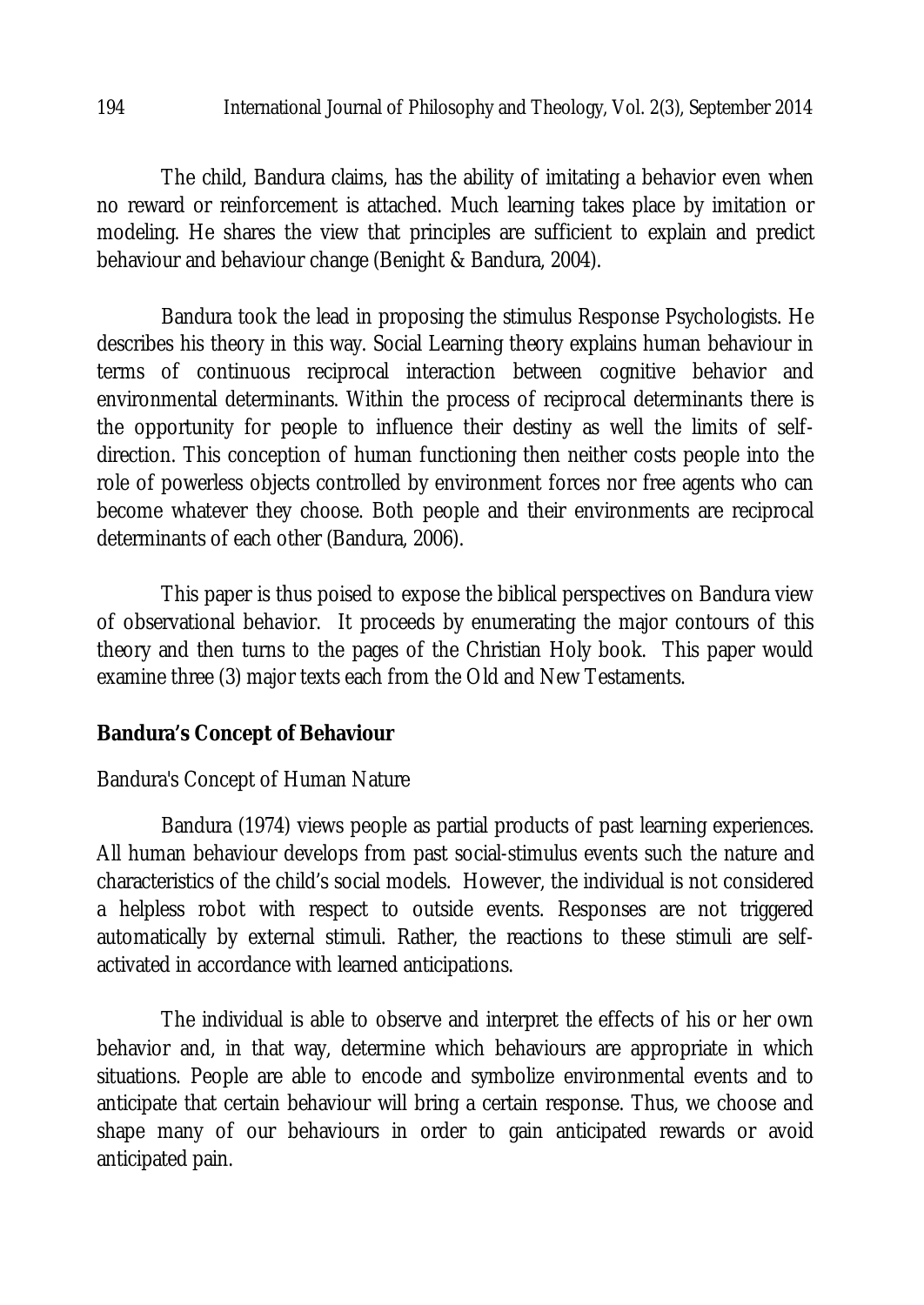#### Olusegun, Olutunde & Oluwatoyin 195

Bandura believes that individuals can, in part, create their own environments and that abnormal behaviour are "bad habits" which create constraints on their capability to choose how they will respond to many situations (Bandura, 2006). Sometimes the constraints are very binding, allowing the person little, if any, free choice about how to behave. For example, a woman who cannot leave the house, or a person who must wash his or her hands 20 times each hour is not fully free. Such people are living within the constraints imposed by their own behaviour.

Bandura believes that bad behaviours are learnt from the environmental influence other than innate tendencies (Evans, 1989). This was established by allowing children to watch a video where a model aggressively hit a Bobo doll. After sometime, the children were placed in a room with attractive toys and also began to hit the toy. It is then concluded that observational learning had occurred. In the process, learning occurs when individuals observe and imitate others' behaviour.

According to Henry & Charles (1982), Bandura feels that behaviour modification, a therapeutic technique, actually increases the person's freedom. He argues that by removing these constraining symptoms, behaviour modification greatly increases the individual's true freedom and allows more opportunity for personal growth. Learning through observation suggests that the link between stimulus and response cannot be as simple; some mediation involving the individual's cognitive processes must be interposed between-the stimulus and the response.

In addition to investigating the variables that influence modelling, Bandura & Walters (1963) have found that the nature of observational learning is governed by four interrelated mediational mechanisms. These are:

- 1). Attention processes
- 2). Retention processes
- 3). Motor reproduction processes
- 4). Incentive and Motivational processes.

**Attention Processes**: This implies that modelling will not occur unless the subject attends to the model. Merely exposing the subject to the model does not guarantee that the subject will be attentive to the relevant cues, will select the most relevant stimulus events, or will even perceive the stimulus situation accurately (Allen & Santrock, 1993).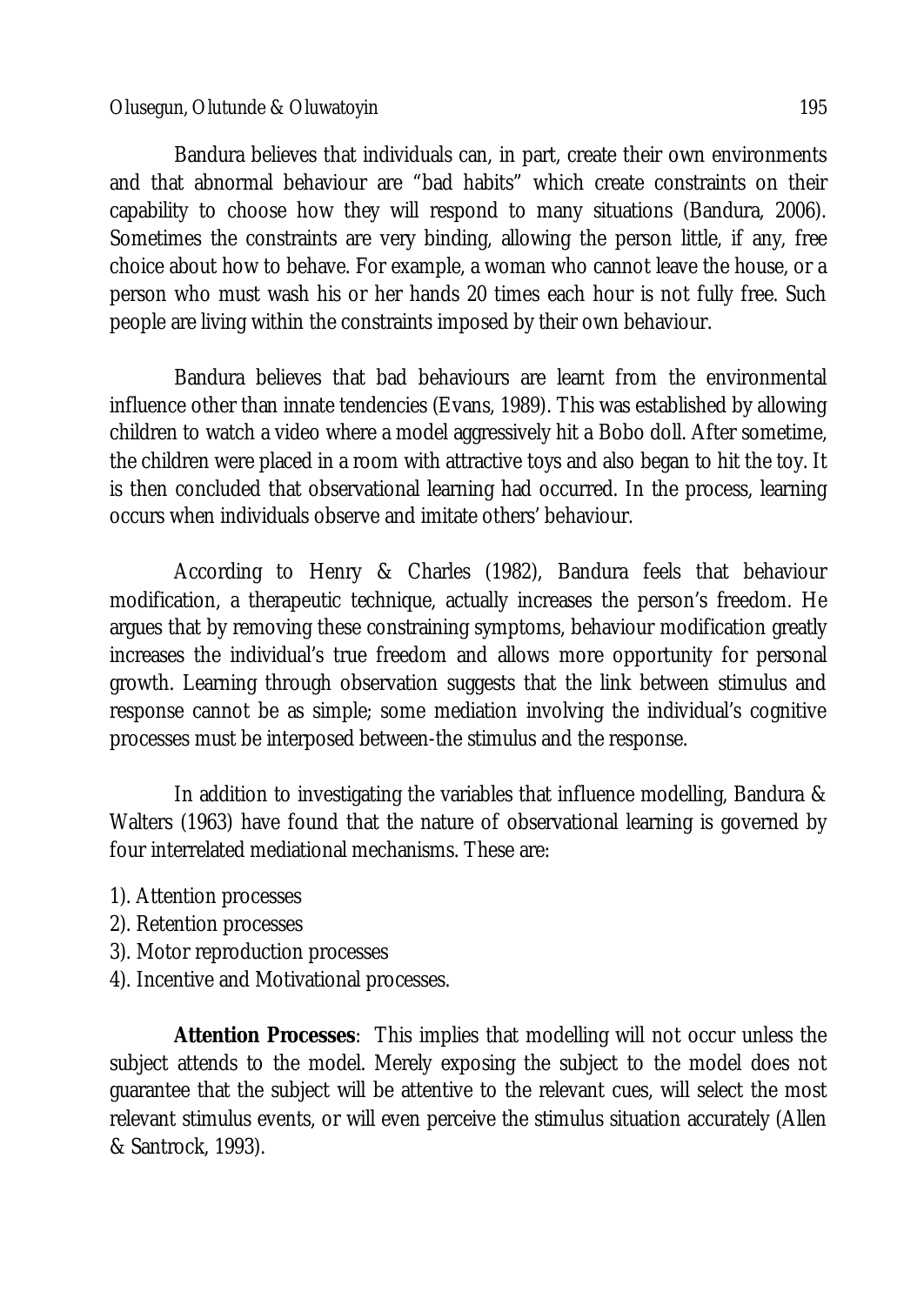It is not sufficient for the subject merely to see the model and what it is doing; the subject must attend to the model with enough perceptual accuracy to acquire the necessary information to use in imitating the model. Various variables influence how closely the subject attends to the behaviour of the model. We are more attentive and responsive to some people than to others.

**Retention Processes**: This second mechanism in observational learning requires the subject to retain and remember all significant aspects of the model's behaviour unless the subject is imitating the model's behaviour as that behaviour is taking place. If the subject cannot remember the behaviour, he will not be able to imitate it five days or five minutes after observing it. In order to retain what has been attended to, it is necessary to encode and represent symbolically what has been seen. The admission of cognitive or thought processes into their theory means that they recognize certain inner aspects of the person to be operative in the development and modification of behaviour.

**Motor reproduction processes**. Bandura & Walters (1963) proposed two internal representational systems, *imaginably* and *verbal* — as means by which the behaviour of the model is retained by the subject. In imaginably representational system, the subject forms permanent and easily retrievable images of what he or she sees while still observing the model. The images are formed through a process of conditioning, so that any reference to event previously observed immediately calls forth a vivid image or picture of the physical stimuli involved, even though they are no longer present.

The verbal representation system is similar to image formation and involves a verbal coding of something we have previously observed. During the original observation, a subject might verbally describe to himself what the model is doing. These verbal descriptions (codes) can later be rehearsed internally, without an overt display *of* the behavior. These verbal codes provide cues at a later time when the subject wishes to perform an already observed skill.

These two presentations, images and verbal symbols, together provide the means by which we store observed events and rehearse them for later performance. The translation of the two symbolic representations into overt behaviour is what is involved in this third mechanism of observation learning.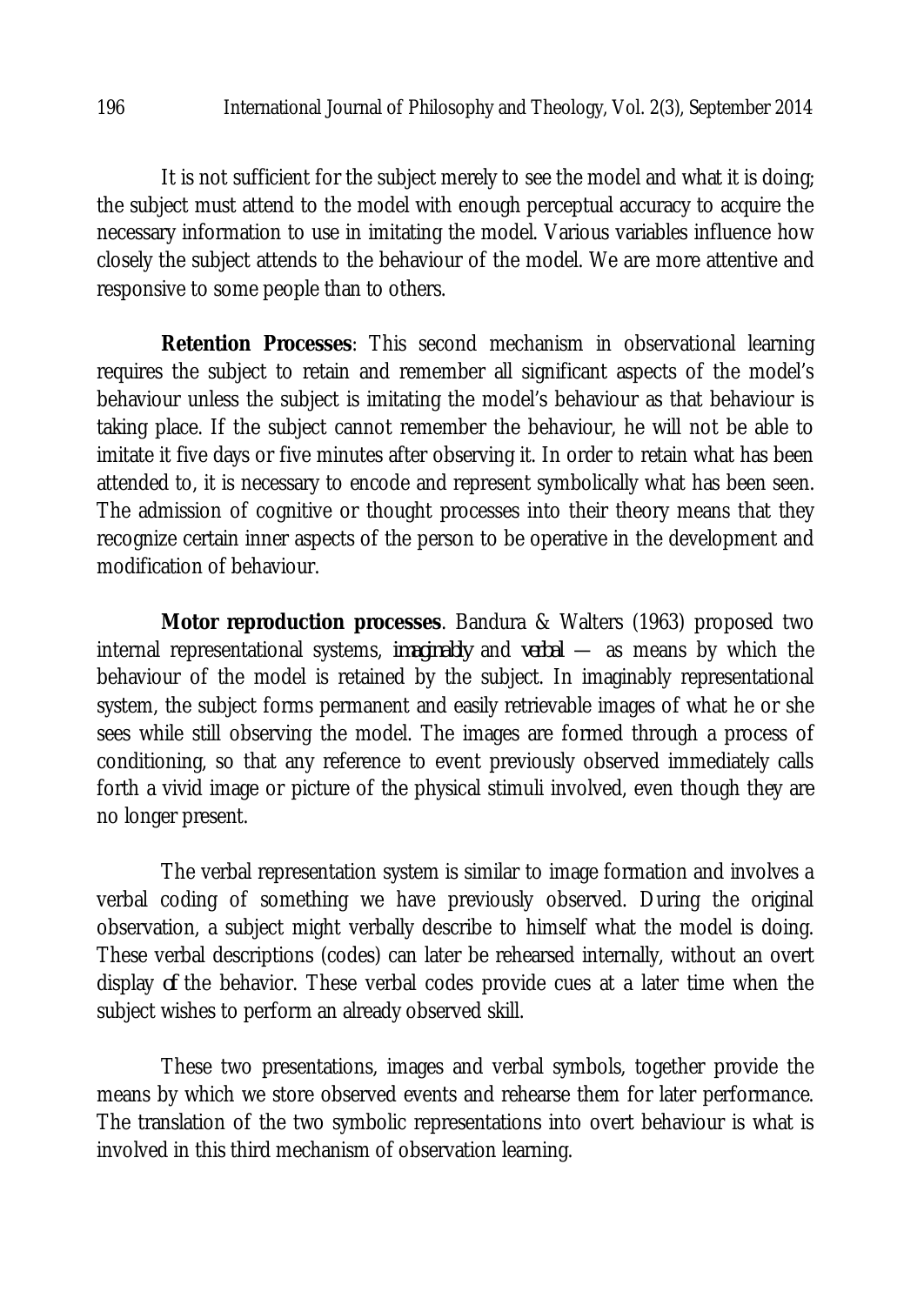#### Olusegun, Olutunde & Oluwatoyin 197

Even though a person may have carefully formed and retained symbolic representations of model's behaviour and silently rehearsed that behaviour many times, he or she still may not be able to perform the behaviour correctly. This is particularly applicable to highly skilled acts that require many individual component behaviours for their skillful performance, such as driving a car. Actual practice in performing the motor movements (and feedback on their correctness) is needed to refine such behavior. Nonetheless, observing and silently rehearsing some behaviours definitely help in learning and performing the necessary movements on the basis of his or her retention of what had been earlier observed.

**Incentive and Motivational Processes**: We need sufficient incentive or motivation to attend to, retain the behaviour of a model, and to perform that behaviour. When sufficient incentives are available, modeling or observational learning is quickly translated into action. We do not pay as much attention to something when no incentive implies us to, and when little attention has been paid, there is little or nothing to retain.

One way in which incentive to attend to, retain and perform certain behaviours may be influenced is through the anticipation of reinforcement or punishment for doing so. The reinforcement is thus experienced vicariously during the observation, after which the subject can anticipate that his or her performance of the same behaviour will lead to the same consequences.

Summary of the Theory

Stimulus --------------------> Observer ------------------------> Response (Attention) (Retention) (Motor Reproduction) (Motivation)

## **Biblical Concept of Behaviour**

The philosopher Hegel is quoted as saying: "The only thing we learn from history is that we learn nothing from history" (Duguid & Hughes, 2006, pg. 157). This is so true of many people.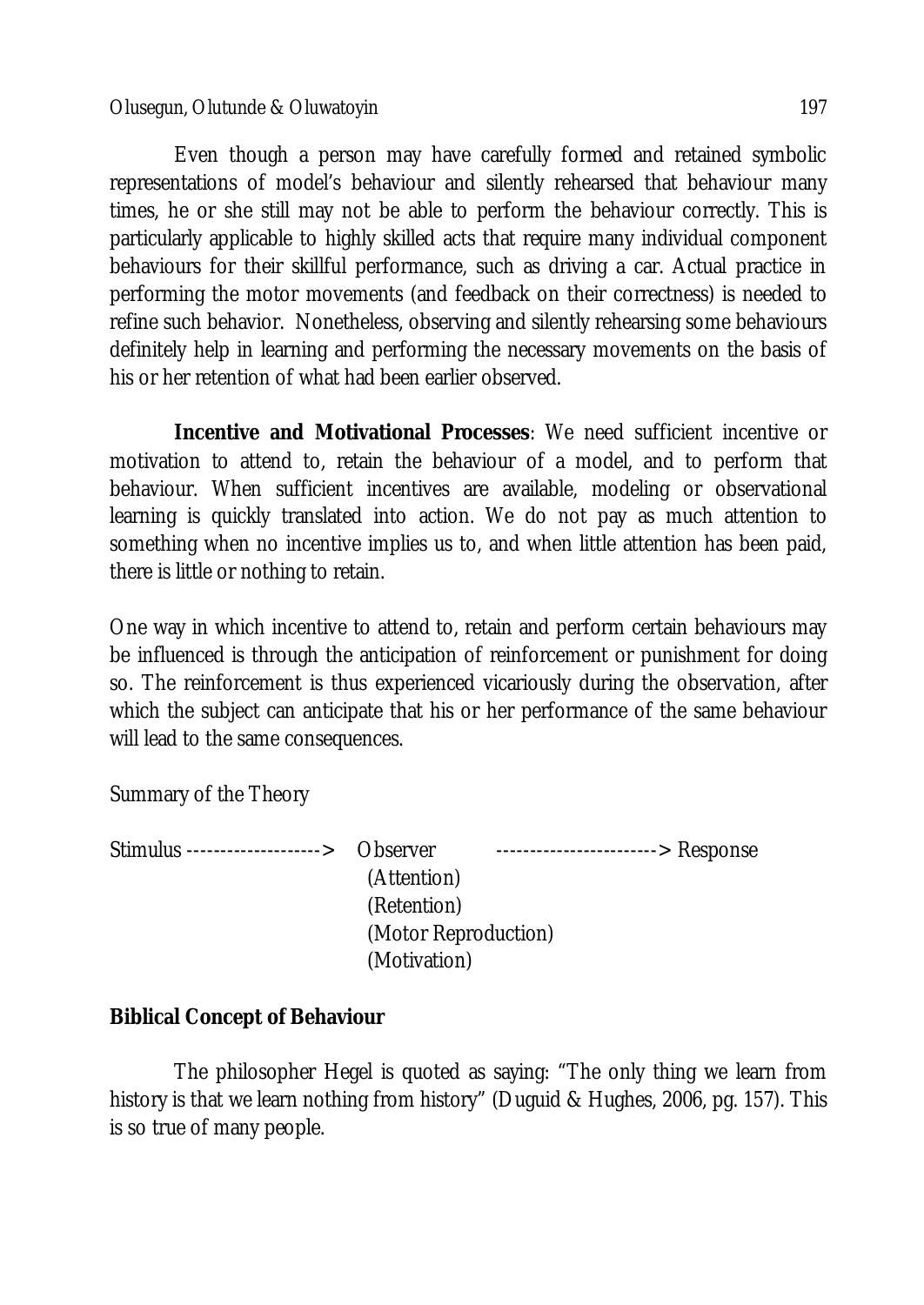### 198 International Journal of Philosophy and Theology, Vol. 2(3), September 2014

We too often fail to apply the life lessons from others, only to repeat the same mistakes over again. In consonance with biblical evidence, "social learning theory sees a person as an active, rational agent, responsible for actions and able to change behaviors yet ever subject to the influences of the social environment" (Benner & Hill, 1999, p. 1139).

The Bible adjures that one must engage the whole being in the learning process: "Love the LORD your God with all your heart and with all your soul and with all your strength" (Deut 6:5). Fully attention is non-negotiable in acquiring lessons needed for success. One must cultivate "attending behavior," which includes all the nonverbal parts of conversation: eye contact, facial expressions, and body posture. Attending behavior is a powerful skill and tool that lets someone know they are being taken seriously (Self, 1990). This is critical for maximum impartation.

# **Children Observational Learning**

Children's minds are like sponges; they soak-in everything. They learn mostly by modeling. They innocently imitate what adults around them do. This is the crux of Bandura's theory. The process of observing and imitating another person's behavior is referred to as social modeling (Benner & Hill, 1999). Modeling is key to infants' early verbal imitation and future lexical development (Masur, 1995; Benner & Hill, 1999). In typical parent-child interactions, parents provide the model for the appropriate behavior, yielding spontaneous mutual imitations and helping the child to be able to perform the behavior without prompting cues by the parent (Holt, 1931).

The most critical prayer offered in the Hebrew family is called the *Shema*: "These commandments that I give you today are to be on your hearts. Impress them on your children. Talk about them when you sit at home and when you walk along the road, when you lie down and when you get up. Tie them as symbols on your hands and bind them on your foreheads. Write them on the doorframes of your houses and on your gates" (Deut 6:6-9).

The Jews take this very literally, and correctly so. In order to impress the commandment on the young minds, they talk, taught and demonstrated it in every way at home in the morning and night and everywhere outside the house (work, play, travel, etc.). The devout practicing Jews have the *phylacteries* and called *tefillin* worn during prayers.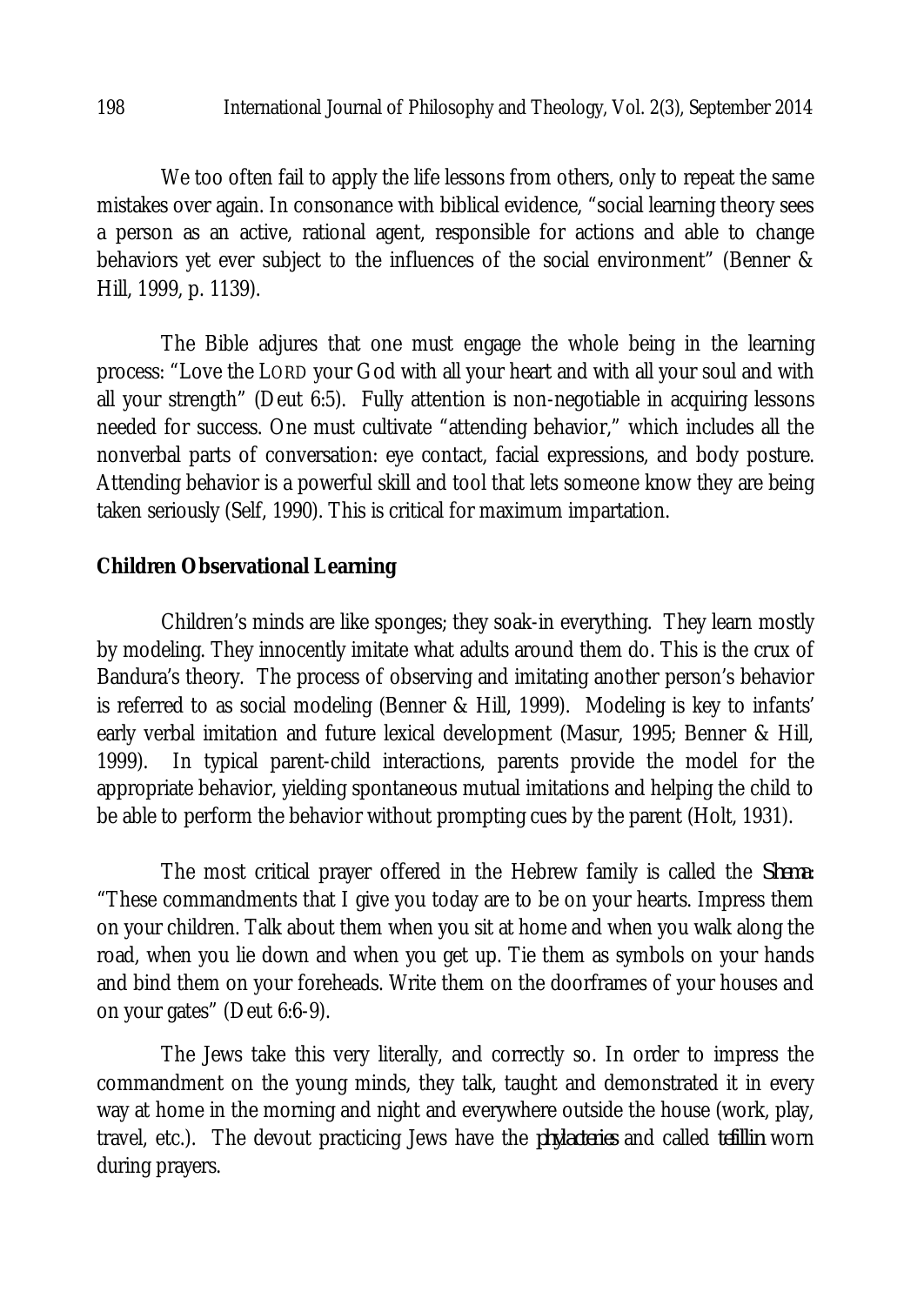#### Olusegun, Olutunde & Oluwatoyin 199

These contain tiny parchment scrolls with the Hebrew texts of Exodus 13:1- 16; Deuteronomy 6:4-9; 11:13-21 inscribed on them and put in a tiny box as a reminder of the whole of the Torah. The *tefillin* are fitted with leather straps and are attached above the forehead and on the left upper arm to face the heart (or right, for a left-handed person) according to a prescribed ritual (Myers, 1987). Furthermore, they put the *mezuzah* on the side posts of a city gate, door of a building, or a window. This is usually a glass or metal receptacle containing a parchment also containing Hebrew words of Deuteronomy 6:4-9; 11:13-21 (Grisanti, 2000).

The modeling of committed parents in the midst of family love and intimacy constituted "the most powerful educational design ever devised" (Richards, 1991, p. 123). Baby Moses had only a few years of this with his biological parents; but enough to make permanent impression upon him when he got to Pharaoh's palace with its pagan influences (Heb 11:24-26). Young Timothy had observational learning with his mother, Eunice and grandmother, Lois. In return, Paul admonished Timothy to demonstrate both courage and a readiness to suffer and note worthy examples of traits to imitate and to avoid (2 Tim 1:5-18; Lea & Griffin, 1992).

The wise man calls: "My son, give me your heart" (Prov 23:26a). The Hebrew term "heart" refers to a person's center of thought and commitment; hence this is a clarion call for the young person's careful and close attention to him. He continues: "let your eyes observe in my ways" (Prov 23:26a). The appeal to the young person is really to "learn from what I do" or "follow my example" "let my life be your example" and "gladly follow my example" (Reyburn & Fry, 2000, p. 503-504).

The young must observe and learn from the ancients. Bildad argued that Job's and his compatriots' knowledge was limited and their lives were short. They are bound to learn from their ancestors whose words come from their understanding, and not words merely from their mouths (Job 8:8-10; Zuck, 1985). The good advice is: "Stand at the crossroads and look: ask for the ancient paths, ask where the good way is, and walk in it, and you will find rest for your souls" (Jer 6:16). This calls for observational learning in the moral science of life, as in physical science. The characters and lives of others are actually sources of instruction, admonition, example, and practical truth. All must "know how to note facts and trace laws and draw conclusions, to know how to learn and to turn what is learnt to good account" (Spence-Jones, 1909, p. 176).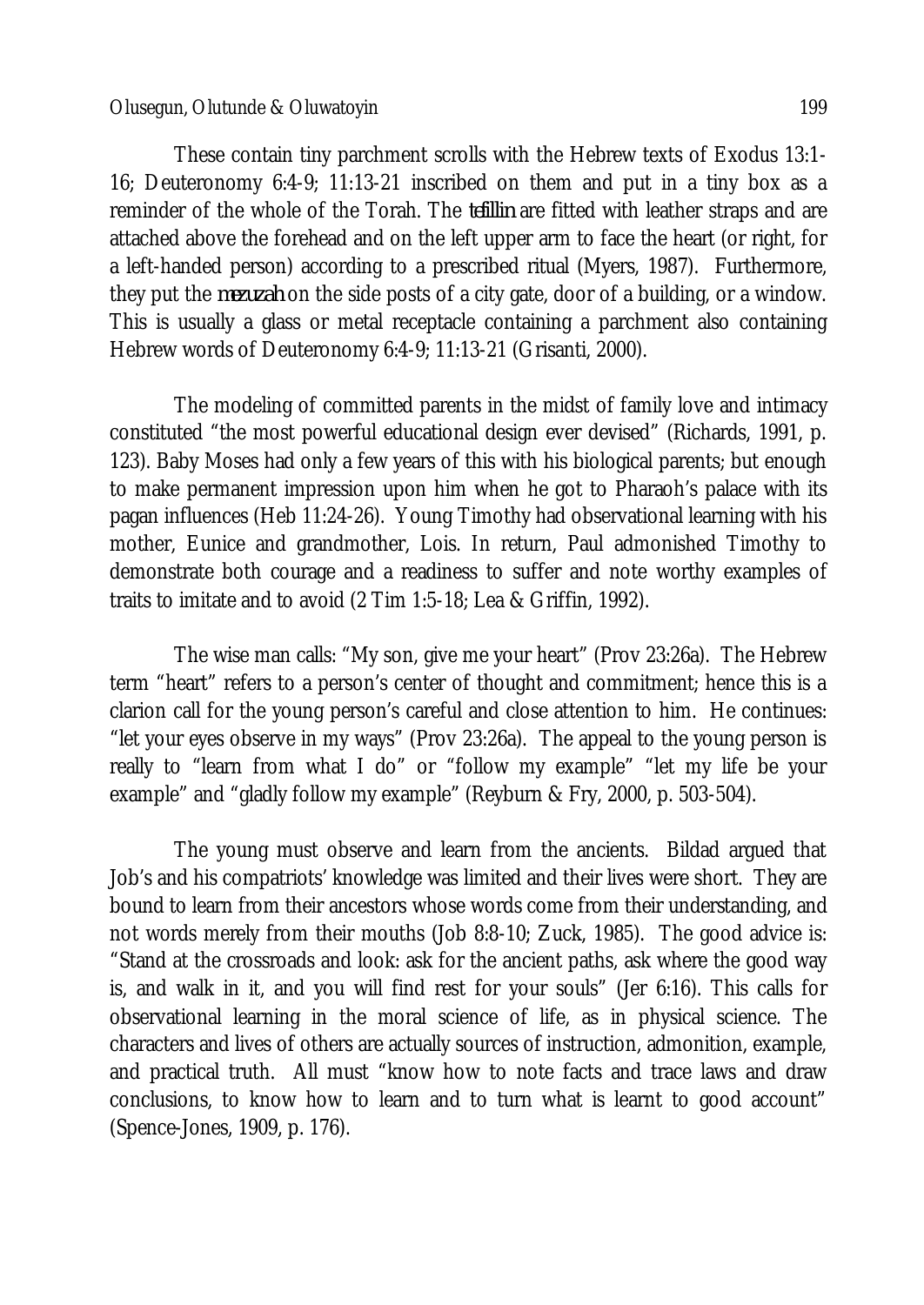Many children learned misdeeds and wickedness from their parents who now turn around to beat and chastise them for observing, learning, and perfecting what they taught them (Bunyan, 2006). This is a solemn reality. Even patriarch Isaac emulated the constant bickering in Abraham's family. Isaac was preferred over Ishmael as the favorite child of promise. No surprise then: Isaac and Rebekah also chose favorites among their two sons: Jacob and Esau (Gen 25:19–34). Even though Isaac was yet unborn when Abraham put his wife Sarah's life at risk by passing her off as his sister and sold her to a foreign king to protect his own back (Gen 12:10-20; 20:1-18), Isaac did the same for his wife Rebekkah (Gen 26:7–11). He must have learned the tactics from him. In the same way, Isaac imitated his father's faith in building an altar and calling upon the name of the LORD (Gen 12:7-8; 13:4, 18; 22:9; 26:23-25; Strassner, 2009).

Children observe their parents, more than by any other, as their daily book of lessons. Their selfish, hard, formal, and worldly actions would neutralize all their verbal coaching or professed insincere religion. Children despise parent's hypocrisies whereby parents restrain themselves in public but give freedom to unhallowed feelings in private (Spence-Jones, 1909). Dorothy Knolte's poem captures this perfectly:

Children learn what they observe.

- If children live with criticism, they learn to condemn and be judgmental.
- If children live with hostility, they learn to be angry and fight.
- If children live with ridicule, they learn to be shy and withdrawn.

If children live with shame, they learn to feel guilty.

If children live with tolerance, they learn to be patient.

If children live with encouragement, they learn confidence.

If children live with praise, they learn to appreciate.

If children live with fairness, they learn justice.

If children live with security, they learn to have faith.

If children live with approval, they learn to like themselves.

If children live with acceptance and friendship,

They learn to find love in the world (Lawrence, 2005).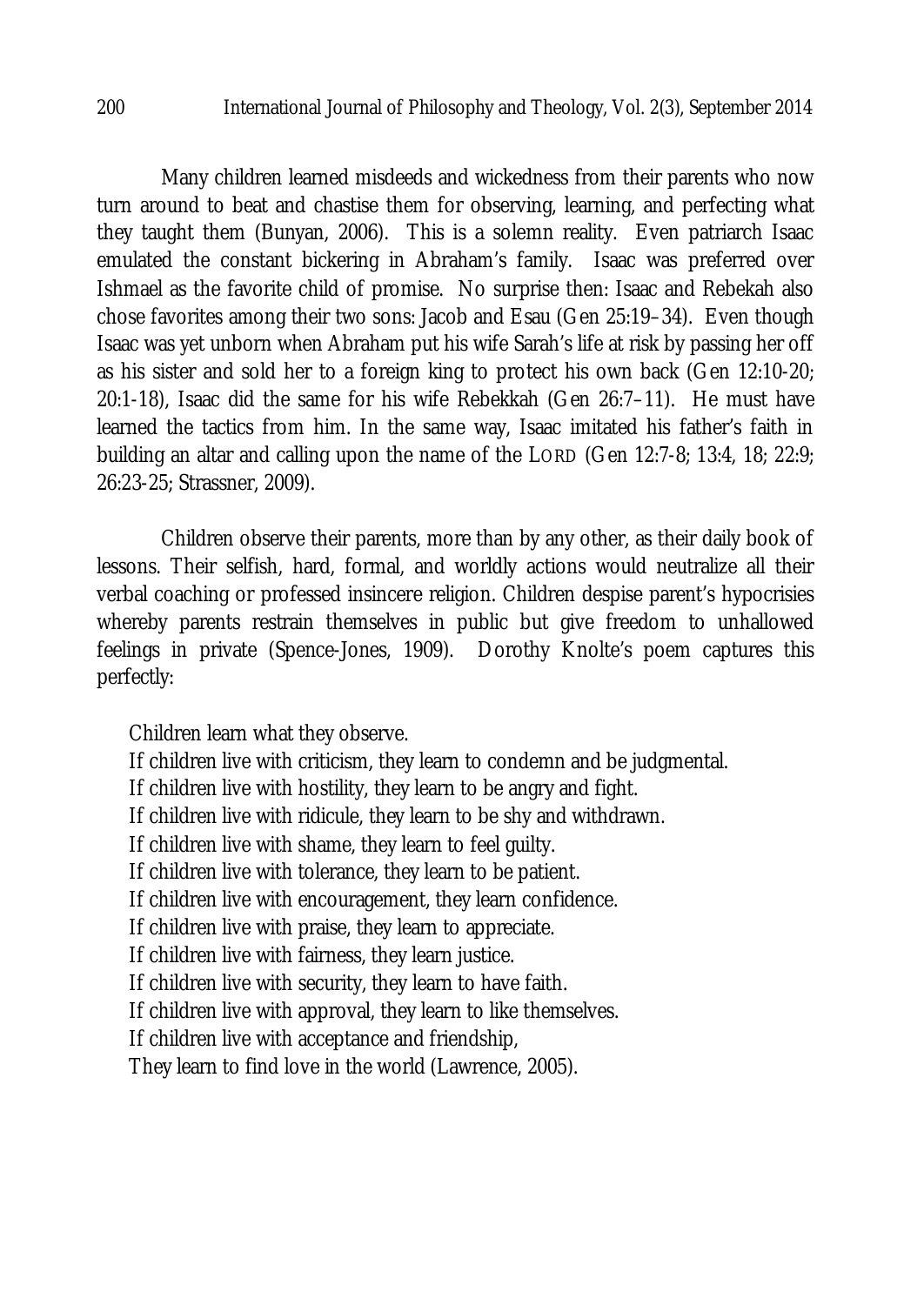#### **Adult Observational Learning**

The most powerful statement exemplifying the importance of modeling is Jesus': "Now that I, your Lord and Teacher, have washed your feet, you also should wash one another's feet. I have set you an example that you should do as I have done for you" (John 13:14–15). Our best bet is: "Looking to Jesus, the Author and Finisher of your faith" (Heb 12:1-3). Long observation of a person, thing, or process changes us: "Beholding, we are changed" (2 Cor. 3:18).

Paul copied Christ's model by presenting himself unequivocally as the sterling example worth imitating: "For you yourselves know how you ought to follow our example. We were not idle. . . not because we do not have the right to such help, but in order to make ourselves a model for you to follow" (2 Thess 3:7, 9). "Follow my example, as I follow the example of Christ" (1 Cor 11:1). These biblical passages provide the basic tenets of social model learning.

The enigmatic proverb reads literally in Hebrew: "As the water, the faces to the faces thus the heart of the man to the man" (Prov 27:19). This means that a man sees his reflection in water, so one's character is reflected in others (Lennox, 1998). A wise person should learn a lesson by observing the punishment that befalls the incorrigibly evil, merciless, or insolent persons and mockers even though they themselves refuse to learn (Prov 21:10-13; Garrett, 1993). Proverbs 24:30-34 points to the lessons from a sluggard who neglects his field.

At some level, peer modeling is powerful (Werts, Caldwell & Wolery, 1996). People model others throughout life, and one's characteristics do influence the degree to which modeling takes place (Marvin, 1980). Different people learn differently. "Flog a mocker, and the simple will learn prudence; rebuke the discerning, and they will gain knowledge" (Prov 19:25). In this proverb, there are three types of people: the *scorner* with a closed mind, the *simpleton* with an empty mind, and the *discerning person* with an open mind (Kidner, 2009). The simpleton learns by observing a scoffer being punished, even if this teaches where the traps are and how to avoid them. Unfortunately, this punishment of the scoffer will have no effect on the scoffer. The discerning person will learn from verbal rebukes. The Midrash puts it succinctly: "For the wise a hint [*r'mizo*], for the fool a fist [*kurmezo*]" (*Mishle* 22:6).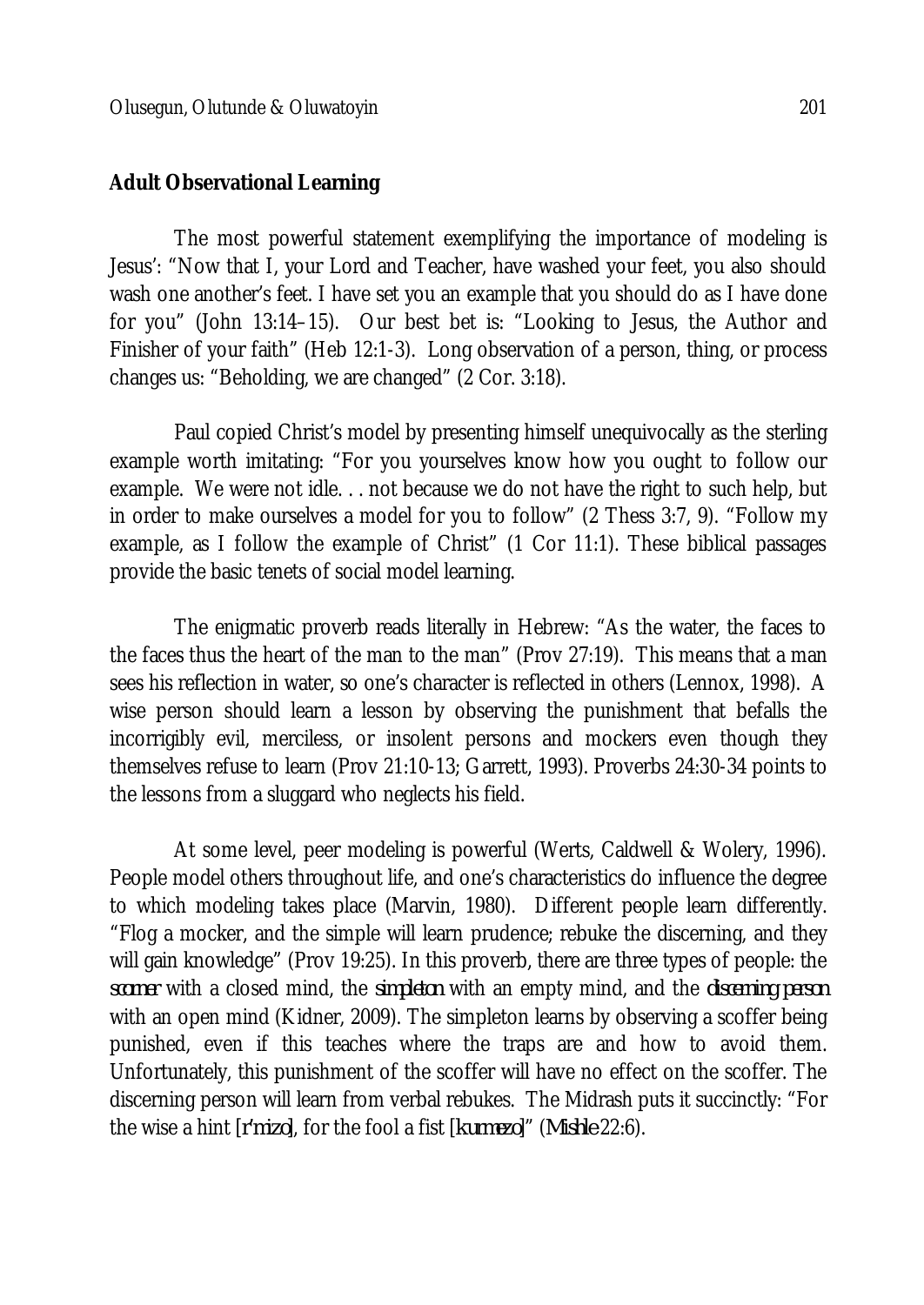Biblical observational learning tools include visual inscriptions, memorials and monuments. The people of Israel were called by God to be holy (Exod 19:6; Deut 7:6; Isa 62:12). As a constant reminder, God instructed that the words: "Holiness to the LORD" to be engraved on the High Priest's mitre (Exod 28:36; 39:30) and on bells of horses, on pots and bowls (Zech 14:20). There were also grave-markers and gravestones with messages on them as observational reminders for the living, as was the tomb of the disobedient young Judean prophet (1 Kings 13:1-33; 2 Kin. 23:17). Jacob set up a pillar at Bethel (Gen. 28:18; Gen. 31:13; Gen. 35:14); at Mizpah (Gen. 31:45–9); and near Bethlehem (Gen. 35:19–20). Moses set up twelve stone pillars (Exod. 24:4). The Pharisees adorned the monuments of the righteous (Matt. 23:29).

The names of all the tribes of Israel were on the High Priest's shoulders and on his breast-piece as memorials (Exod 28:12, 29; 39:7). The beaten plates were to remind the Israelites that "no one except a descendant of Aaron should come to burn incense before the LORD, or he would become like Korah and his followers" (Num 16:40). The tassels were a reminder of the Lord's commands (Num. 15:39-40). The gold spoil from the defeated Midianites was a memorial for the Israelites before the Lord (Num 31:54). The stones obtained from the Jordan riverbed constituted a memorial for Israel (Josh 4:7).

It was a herculean task for Joshua to succeed Moses as the great leader of the nation of Israel. However, Joshua had the unique blessing of direct and intentional observational learning from Moses, his mentor for more than forty years. Joshua was chosen to lead the soldiers of Israel into battle against Amalek. Joshua learnt the battle is won on our knees. It was only as Moses, assisted by Aaron and Hur, held up his hands, Israel's soldiers prevailed in battle. "God could have given Israel victory apart from Moses holding up his hands . . . But the God who does not need people has, in his wisdom, chosen to use people as his instruments. The sufficient Lord uses people" (Exod 17:9-14; Ellsworth, 2008, pg. 16).

Joshua had first-hand view of the glory of God on the "mountain of God" for forty days, right beside Moses, while all the other elders stayed down the valley (Exod 24:13-18). As Moses' personal aide and mentee since youth, he remained in the tent of meeting to behold the glory of God in the descended cloud, even at times when Moses had leave to visit the camp. He saw and heard God speaking to Moses face to face (Exod 33:7-11). He learnt from Moses how to intercede for hard-hearted Israelites in the experience of the molten calf (Exod 32:1-35).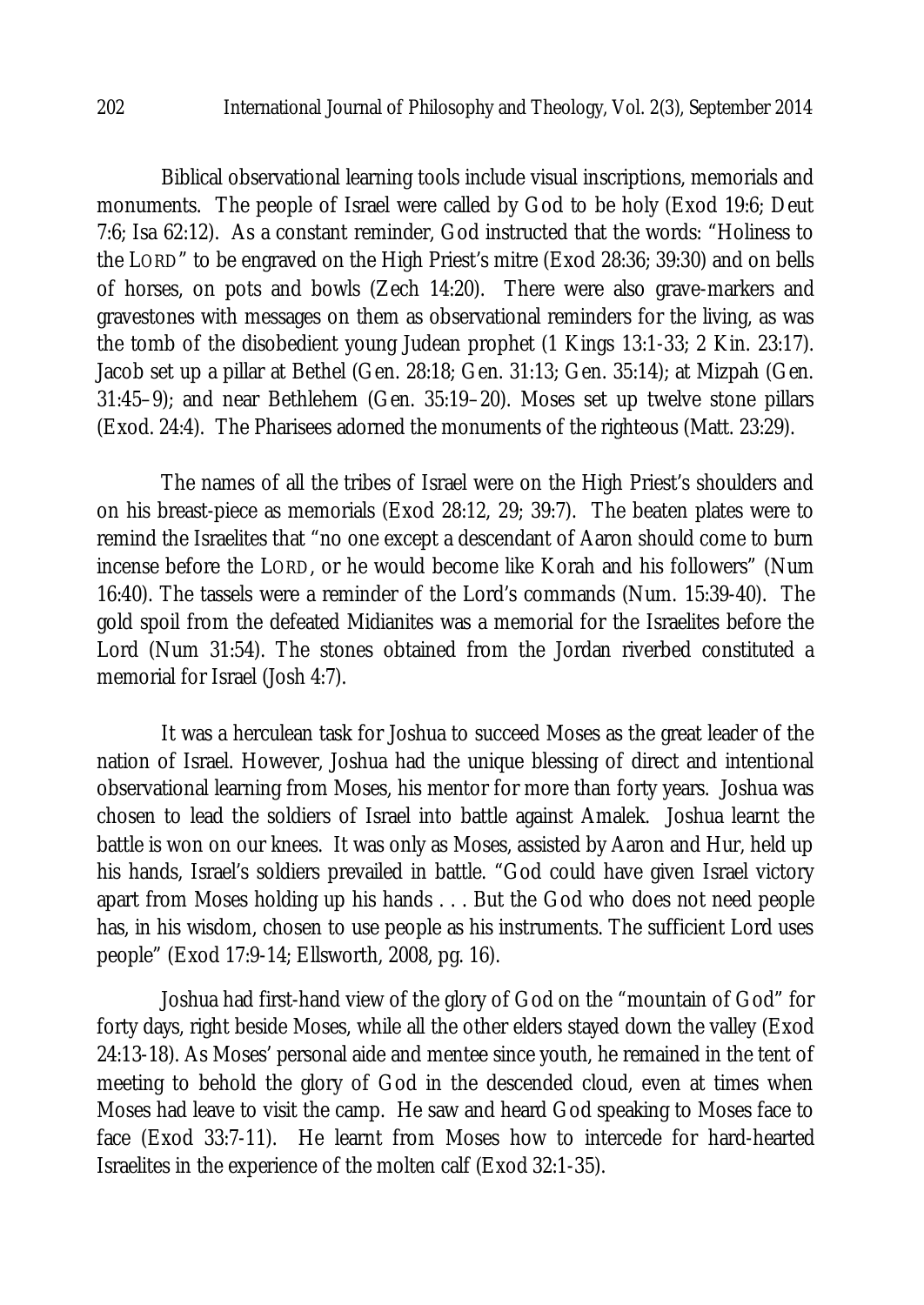He imbibed the unparalleled humility of Moses who would that "all the LORD's people were prophets and that the LORD would put his Spirit upon them!" No room for jealousy in the work of God (Num 11:16-29).

### **Observing the Law and Nature**

Nature's language teaches moral lessons. The heavenly objects are signs and vehicles of ideas about God and life. "The universe is God's telephone system, His grand signal system by which He flashes messages from the heights above to the deepest valleys below" (Bryant, 1997, pg. 16). The fact of nature reveals the being of God; its vastness shows His Immensity; its uniformity declares His Unity; its regularity discloses His unchangeableness; its variety manifests His exhaustlessness; its adaptations unveil His wisdom; and its happiness displays His Goodness (Bryant, 1997).

God makes himself known through the natural order (Job 36:24-26; Psa 8:1-4; Acts 14:15-17; 17:24-28; Rom 1:18-21; Manser, 2009). "The heavens declare the glory of God, the skies proclaim the work of His hand" (Psa 19:1). The Psalmist chose to "to gaze on the beauty of the Lord" **(**Psa 27:4). These embroil full attention, retention and motivation. We are also to observe, watch, reflect on, and learn wisdom from lower animals: "Go to the ant, you sluggard; consider its ways and be wise!" (Prov 6:6). Similarly, Job advised his friends to learn from the birds and animals (Job 12:7; Prov 30:24-28; Reyburn & Fry, 2000).

The Psalmist prays: "Open my eyes to see your law" (Psa 119:18). The law of God must be a studied, meditated and acted upon for maximum benefit. It will bring about constant renew of one's minds (Rom 12:1-3) and aid in all behavioral modifications. "Repentance and commitment would assure life and the blessings of God. Rebellion would result in their death as a nation. The choice was theirs (Clendenen, Block, & Smith, 2000, p. 416).

## **Conclusion**

Bandura's theory of observational learning distances itself from environmental determinism but realizes the fact people are influenced by what or who they keenly observe in their environment.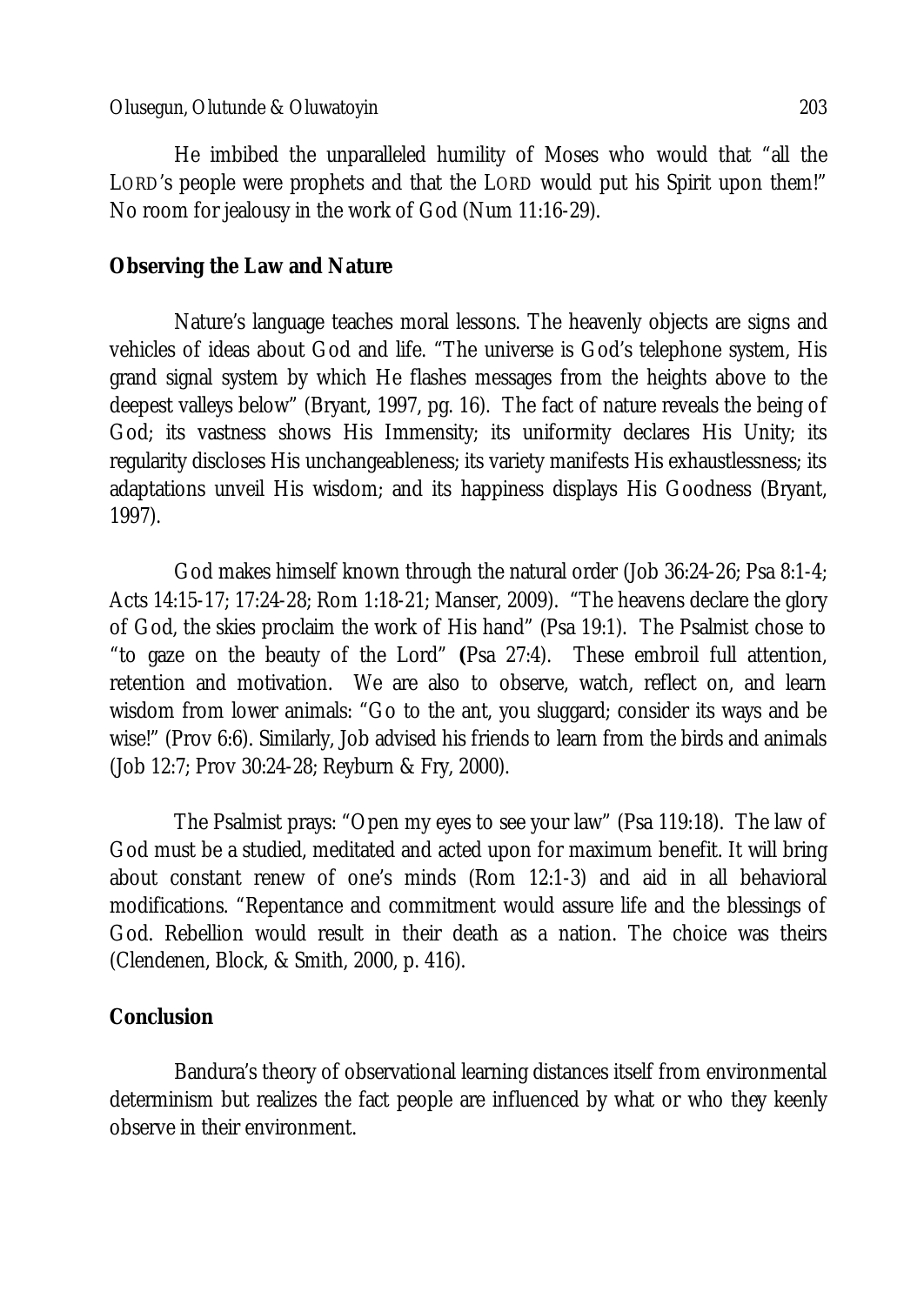While allowing for the sub-process of motivation, Bandura does not believe that reward or reinforcement must always be present before one's ability to imitate a behavior can be activated. He has presented balanced principles for understanding social learning which are invaluable for explaining and predicting behaviour and behaviour change.

This paper attempted to show that Bandura's observational learning theory is consistent with the biblical mandate and evidence especially in the areas of child observational learning, adult observational learning, and learning through nature and the law. Several biblical passages were used to illustrate observational learning. The Bible insists that one must engage the whole being in the learning process: whole heart, soul, and strength. Full attention is critical for maximum impartation. This theory continues to be relevant in many circles.

Further case studies would be needed on different people groups and different social and cultural settings to demonstrate this biblically consistent theory of observational learning.

# **References**

Bandura, A. (1974). Aggression: A social learning analysis. Englewood Cliffs, NJ: Prentice-Hall.

\_\_\_\_\_\_\_\_. (2006). Toward a psychology of human agency. Perspectives on Psychological Science, 1, 2.

- Bandura, A., & Walters, R. H. (1963). Social learning and personality development. New York: Holt, Rinehart, & Winston.
- Benight, C. C. & Bandura, A. (2004). Social cognitive theory of posttraumatic recovery: The role of perceived self-efficacy. Behavior Research and Therapy, 42(10), 1129–1148.
- Benner, D. G. and Hill, P. C., eds. (1999). Baker encyclopedia of psychology & counseling. Baker reference library. Grand Rapids, MI: Baker Books.
- Bryant, A. (1997). Sermon outlines on the book of Psalms. Grand Rapids, MI: Kregel.
- Bunyan, J. (2006). Christian Behaviour. Volume 2. Bellingham, WA: Logos Bible Software.
- Clendenen, E. R., Block, D. I. & Smith, B. K. (2003). Deuteronomy, book of. In Brand, C., et al, eds. Holman illustrated Bible dictionary. Nashville, TN: Holman Bible Publishers, 416.
- Duguid, I. M. and Hughes, R. K. (2006). Numbers: God's presence in the wilderness. Preaching the Word. Wheaton, IL: Crossway Books.
- Evans, R. I. (1989). Albert Bandura: The man and his ideas: A dialogue. New York: Praeger.
- Garrett, D. A. (1993). Proverbs, Ecclesiastes, Song of Songs. Volume 14. The New American Commentary. Nashville: Broadman & Holman Publishers.
- Grisanti, M. A. (2000). Mezuzah. In Freedman, D. N., Myers, A. C. & Beck, A. B., eds. Eerdmans dictionary of the Bible. Grand Rapids, MI: Eerdmans, 893.